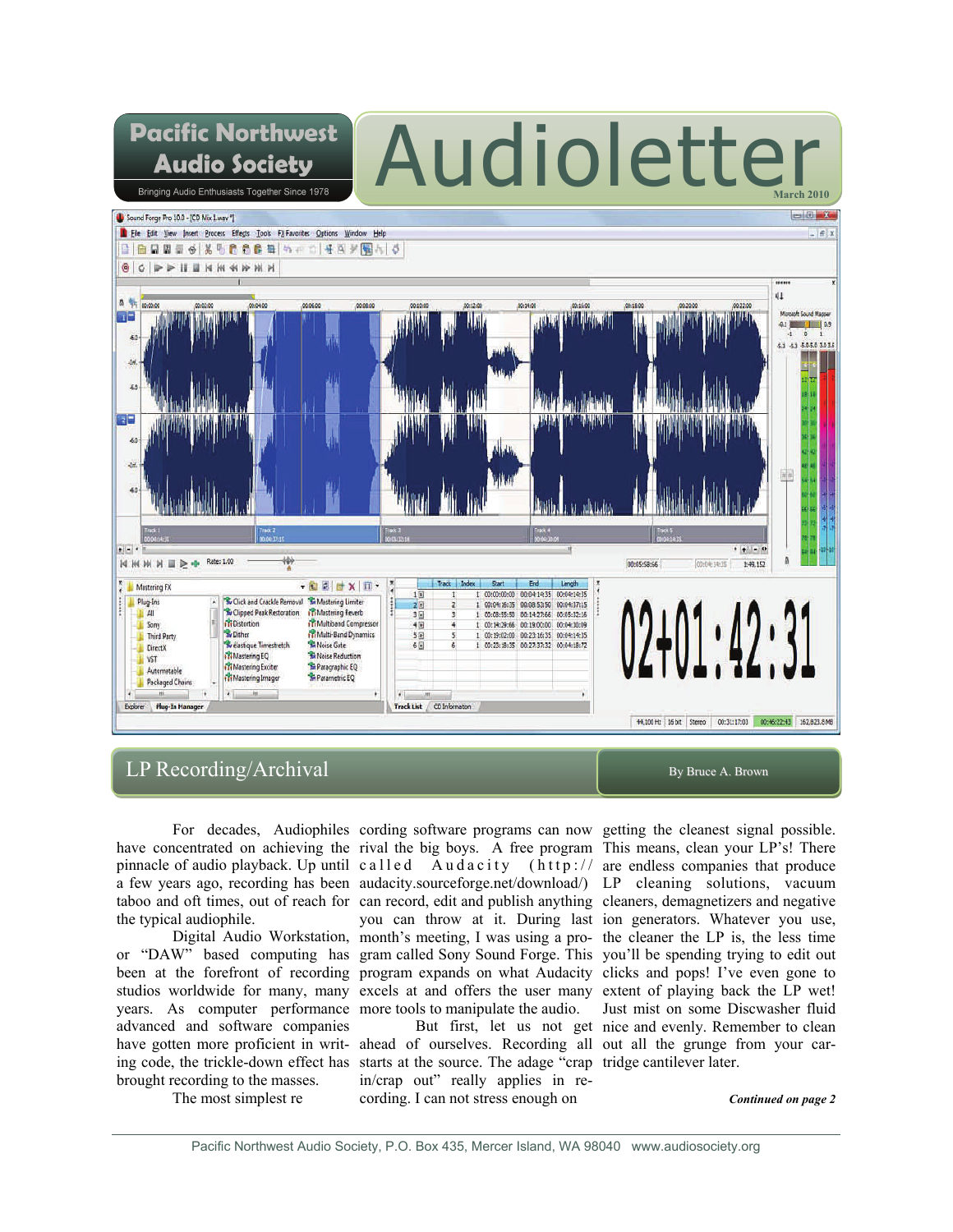# LP Recording/Archival cont.  $\blacksquare$

if it's not in tip top condition.

this either of 2 ways.

Simple way: Assuming you have your turntable plugged into either a phono pre or receiver, you'll need to get that signal into your computer. If your computer has a built-in sound card, then more than likely it probably has an 1/8" stereo phono plug for the input. You'll just need an adapter for your phono cables L/R to stereo phono 1/8" plug.



 Now for something a little more high-tech and audiophile approved, you can purchase and audio card, with built-in AD/DA for the computer that will fit into one of the PCI or PCIe slots in the back of the motherboard. These come in all shapes/sizes/brands. The one's that I lots of options and the choices can be like are by Lynx Technology. The daunting. There are several websites LynxOne or Two series are really that show you how to build different great and simple to use. The come setups for your needs and budget. with breakout cables that attach to The best website is: Computer the rear and have a multitude of in A u d i o p h i l e and out configurations.

analog input side, most have bal-the right direction. anced connections. When you're

 The next equation is your playing on this field, you really This can be a fun and enjoyable venplayback source. This can be your should be using balanced XLR con-ture. With the proper planning, you turntable, cassette deck, reel to reel nections. This will shield any EMI/ can have your vinyl collection done tape deck or any analog source. This RFI hum and give you a hotter sig-in no time. Then you can go back has to be in good working condition. nal. On the digital out side, you will and experiment on how much noise Believe me, you're going to hear find lots of other options. The sim-you want to remove or be able to deficiencies in your playback chain plest connection would be USB or remove that annoying click that's Next, you'll need to get the brands that use USB or firewire are signal to the computer. You can do Apogee, Lynx, Prism, Metric Halo firewire. Some of the converter been bothering you all these years! and Weiss Engineering.



 The other route would be to Eficion (http://www.eficion.com/), use and AES/EBU interface card in makers of high-performance speaker your computer such as a Lynx systems will let you hear what a true AES16 or RME AES32. You can be Air Motion Transfer ribbon tweeter more flexible in what converters you can sound like! use and wouldn't have to be locked into just using one brand.

# Upcoming meeting

 Tonight, March 11th, we'll host 2 equipment manufacturers from the Pacific Northwest.

Jones Audio (http://www.jonesaudio.com/), makers of amps and pre -amps will be showing off their latest electronics that have gotten rave reviews from all that attended January's CES show in Vegas.



 As you can see, there are (www.computeraudiophile.com).

 Going up the chain we now There are several club members that come to outboard A/D units. On the have built servers and steer you in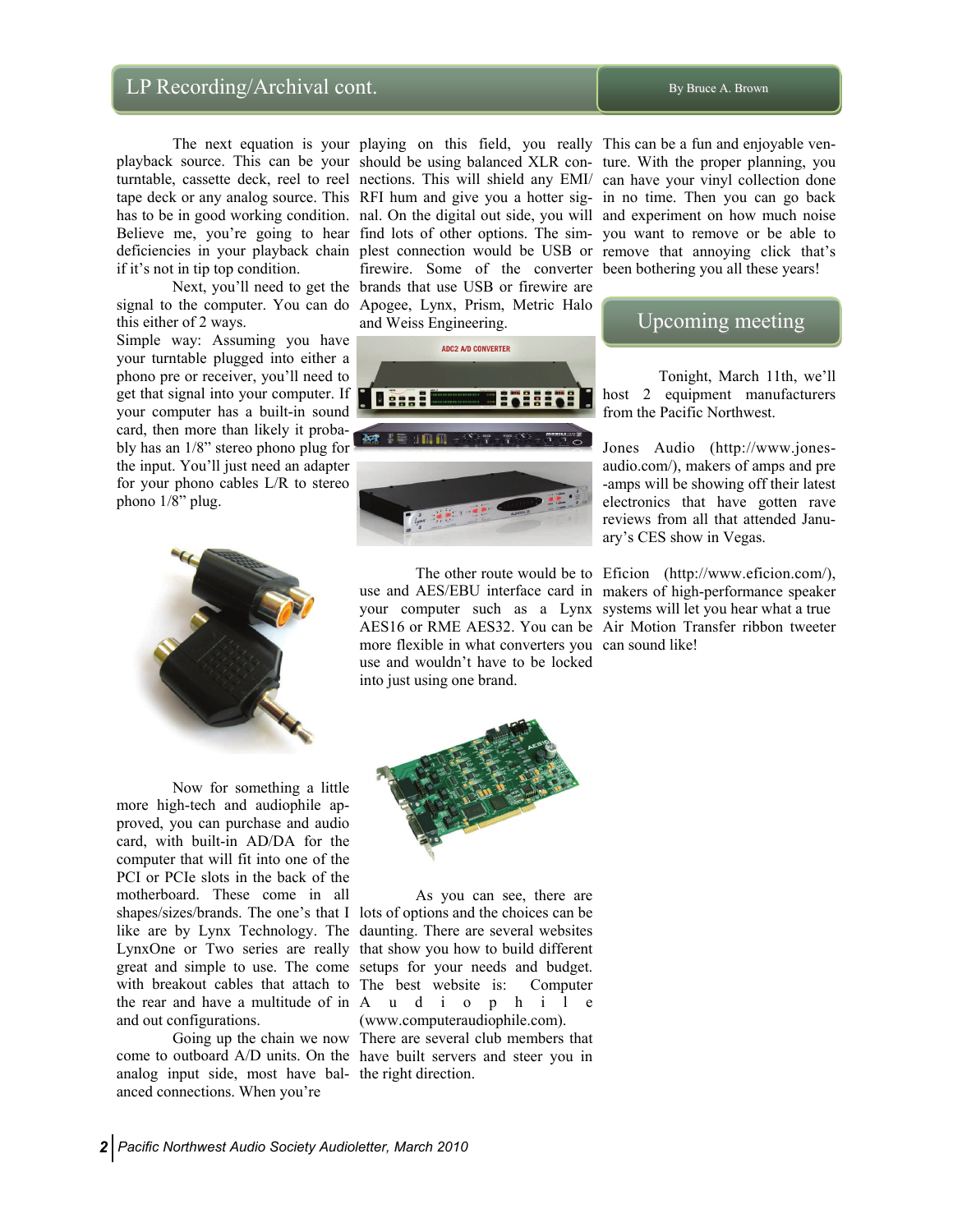# Genesis 7.1f - Design review By Gary Koh



 My friends and dealers all know that the gestation of the Genesis 7.1f was a long one. After we released the G7.1c in 2005, and then the G7.1p in 2006, they all expected the floor-standing version in 2007. They ended up waiting over three years. I hope that they all felt that the wait was worth it.

In order to achieve a value-priced product for the Genesis 7-series, we had to be a lot more creative in design and engineering than developing a flagship, cost-no-object product like the Genesis 1.2. Since we wanted the G7.1f to have much wider appeal than to the audiophile in his "man-cave", it had to be elegant and beautiful, and familyfriendly. And yet, it had to perform like a true absolute fidelity® Genesis product.

Right out of the gate, the G7.1f won the top award for design and engineering excellence from the Consumer Electronics Association of the US and the Industrial Designers Society of America – the 2010 Best of Innovations Design and Engineering Awards. I thought that this was great

work in completing this design.

#### **An Elegant, Beautiful Cabinet**

The design of the G7.1f actually started out with what we wanted it to look like. In the early 1930's, the Pratt Institute The G7.1f, being a full-range loudof New York asked several hundred art students to comment on what seemed to them the most pleasing of a bunch of regular rectangular proportions laid out as vertical frames. The least liked was when the width to height ratio was 1:2, and the most favored by a very large margin was when the proportions was  $1:1.618$  – the Golden Mean.

The ancient Greek sculptors were masters of proportion. Sculptures that were admired from afar, such as the Caryatids, were sculpted to a different proportion to those sculptures that are meant to be admired from nearby. Since the G7.1f is a small loudspeaker, we borrowed the proportions of the *pedastal* on which Greek sculptures were displayed. While this resulted in an elegant cabinet, the internal cavities were too Parthenon. long and narrow for good sound (see later). Hence, the cabinet had to be made a little wider than would have been ideal. We turned to the fashion world to bring the elegance back. Taking a cue from the lines used by fashion designers, we used a dark curved shield on a lighter background to narrow the width of the slightly too-wide-to-be-pleasing cabinet. The subtle flare at the top and the slightly pinched waist with the taper down to the bottom all help to accentuate the elegance of the cabinet. Colors were also very carefully chosen to match. Since it was going to be used in a family room, the speaker had to be physically very stable, and withstand the possibly of a 3yr-old bumping into it. Hence, a "foot" was added to

enhance stability. This served as the frame of the acoustic suspension to

recognition for over four years of isolate the speaker from the floor upon which it sat so that it would sound the same whether it was sitting on concrete, carpet, hardwood, marble, or uneven hewn slate.

#### **Delivering Absolute Fidelity®**

speaker unlike the G7.1c and G7.1p, presented new problems due to the low bass frequencies expected of the loudspeaker. As low bass requires large cabinets, the tight, elegant proportions created special problems of how to deliver the amount of bass that defines a Genesis loudspeaker. Deep bass also presents large energies, and generate vibrations and resonance that can really mess with the sound and imaging. From our previous design experience, we knew that we wanted to keep to the classic Greek proportions on the internal cavities. If you ever get the chance to go to Athens, don't miss the 3rd level of the new Acropolis Museum where the architects created a rectangular cement core that has the exact dimensions of the

Despite having no acoustic treatment, with bare walls and marble floors, you don't hear the usual echoes and hollow reverberations that plague large, open spaces. Voices sound extremely natural and there is an openness to the sound that is astonishing.

Translating these proportions into the internal cavities in the speaker gives the same results – less resonance and a more natural sound. It also means that we don't have to resort to exotic, expensive construction and materials. Damping can be minimal for a more dynamic sound. We knew that we wanted to maintain the slim, elegant profile, which also resulted in excellent imaging and soundstage, but needed to find some way to deliver enough bass

*Continued on page 4*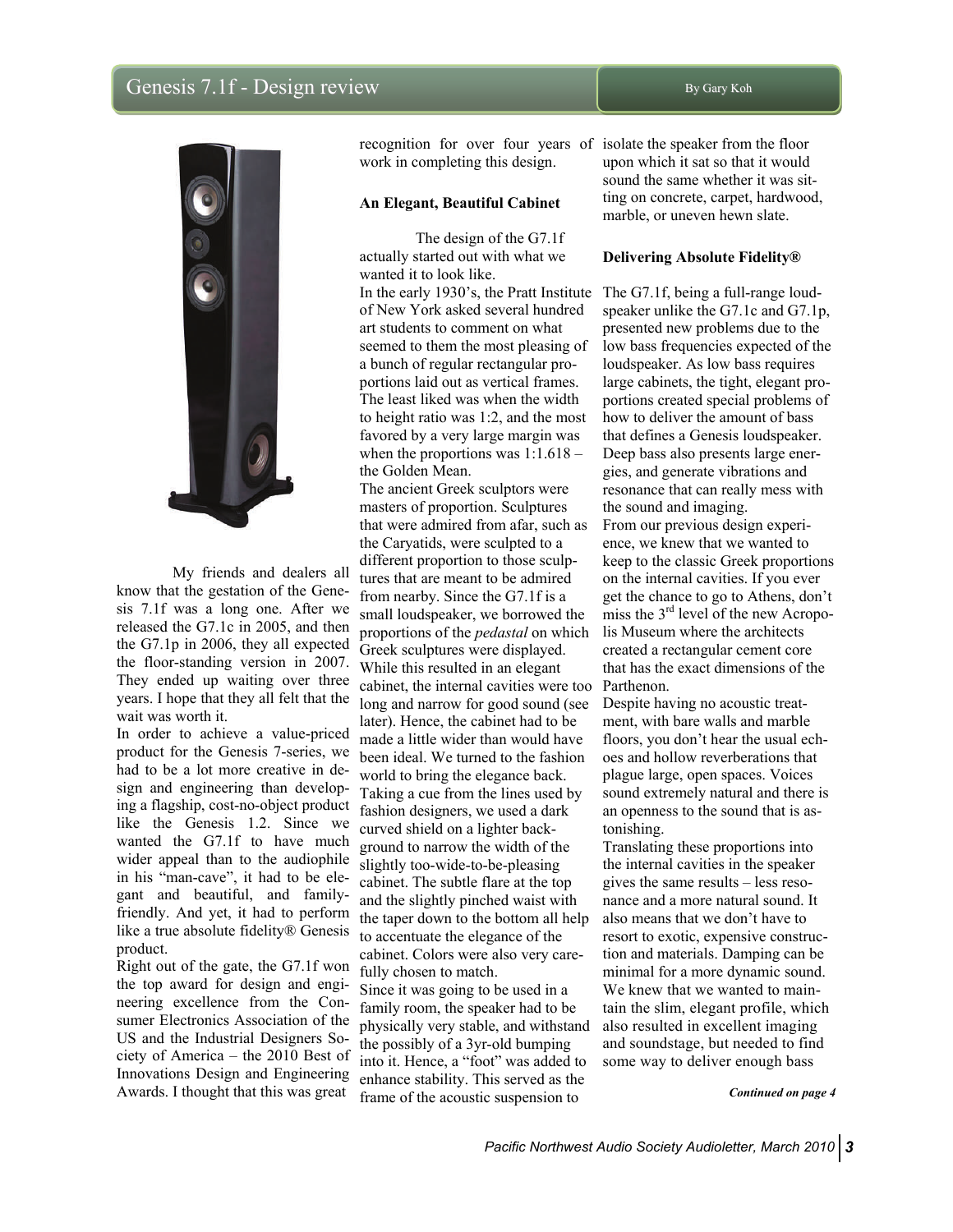out of it. Some time ago, we learnt that having woofers on just one side of the cabinet destroyed imaging. The old Genesis APM-1 with a single side-firing 15" woofer had an image that lost stability with increasing bass. This was fixed in the G6.1 by using two identical horizontally opposed woofers to cancel the vibrations.

We knew that had to be the solution for the G7.1f, but with such a slim cabinet, there was no space to put two horizontally opposed woofers that would be large enough to deliver sufficient bass. A single sidefiring woofer would have worked, but we did not want to lose the stable, precise image.

The solution was both simple and elegant.

Most speakers with a side-firing woofer would be anchored at the base. Hence, the bottom of the cabinet would be the fulcrum of the lever. This means, that any movement generated by the woofer near the fulcrum would be multiplied at the top of the lever and destroy the image. If we were to move the fulcrum up to the middle of the cabinet, then it would substantially reduce the movement at the top of the cabinet.

As the G7.1f is a powered loudspeaker, we had to have a large, heavy transformer anyway. Using this transformer as a polar moment of inertia bolted to the middle of the loudspeaker instead of bolted to the bottom; it could act as the "fulcrum".

The bottom of the loudspeaker already had a compliant mounting for the acoustic suspension. All it took was to figure out the compliance needed on that suspension and the weight and position of the moment of inertia in relation to the woofer, and the vibrations caused by the sideways movement of the woofer could be almost perfectly damped. Easy!

#### **Extended Appeal**

In order for G7.1f to have broader appeal, it had to be extremely easy to drive. This meant that we had to make sure that it would perform well with budget receivers and amplifiers. Nevertheless, we did not want to sacrifice the clarity and transparency for which Genesis loudspeakers are renowned. Our task was to design an absolute fidelity loudspeaker that would allow a budget amplifier driving it to perform at its best. Yet, when used with the best amplifiers such as the Genesis Reference Amplifier shows its absolute best. We found that many budget amplifiers firstly skimped on the size of the power supply, and secondly on the quality of the parts. As a result, they could not deliver high current and thus sound harsh and hard when the volume is high.

At the other end of the scale, they did not drive micro-dynamics well and sounded muddy at very low volume. Nevertheless, within a narrow power band, most well engineered amplifiers did sound pretty good. With the G7.1f having a 180W builtin servo-controlled bass amplifier, half the battle was already won. The internal amplifier does all the 'heavy lifting' in the bass, and the external amplifier needs only drive the speaker from about 100 Hz up – which most budget amplifiers should be well capable of.

What we needed to do in addition was not to draw too much current and yet get the amplifier over the hurdle to the 'good part' of the power band. To do that, we went back to loudspeakers that were to be designed in the 1960's with high impedance. That would require the amplifier to turn over a higher voltage to get over the muddy sounding part, and yet with the high impedance, the speaker does not draw large amounts of current that would tax a small power supply.

The result was a pair of speakers that could be driven by almost anything, including a \$40 battery powered Tamp, and yet sounds fabulous with a high-quality power amp. As a reviewer put it, a speaker that succeeds on almost all counts and truly excels in a few.



*P* 

*N* 

*W* 

*A* 

*S*